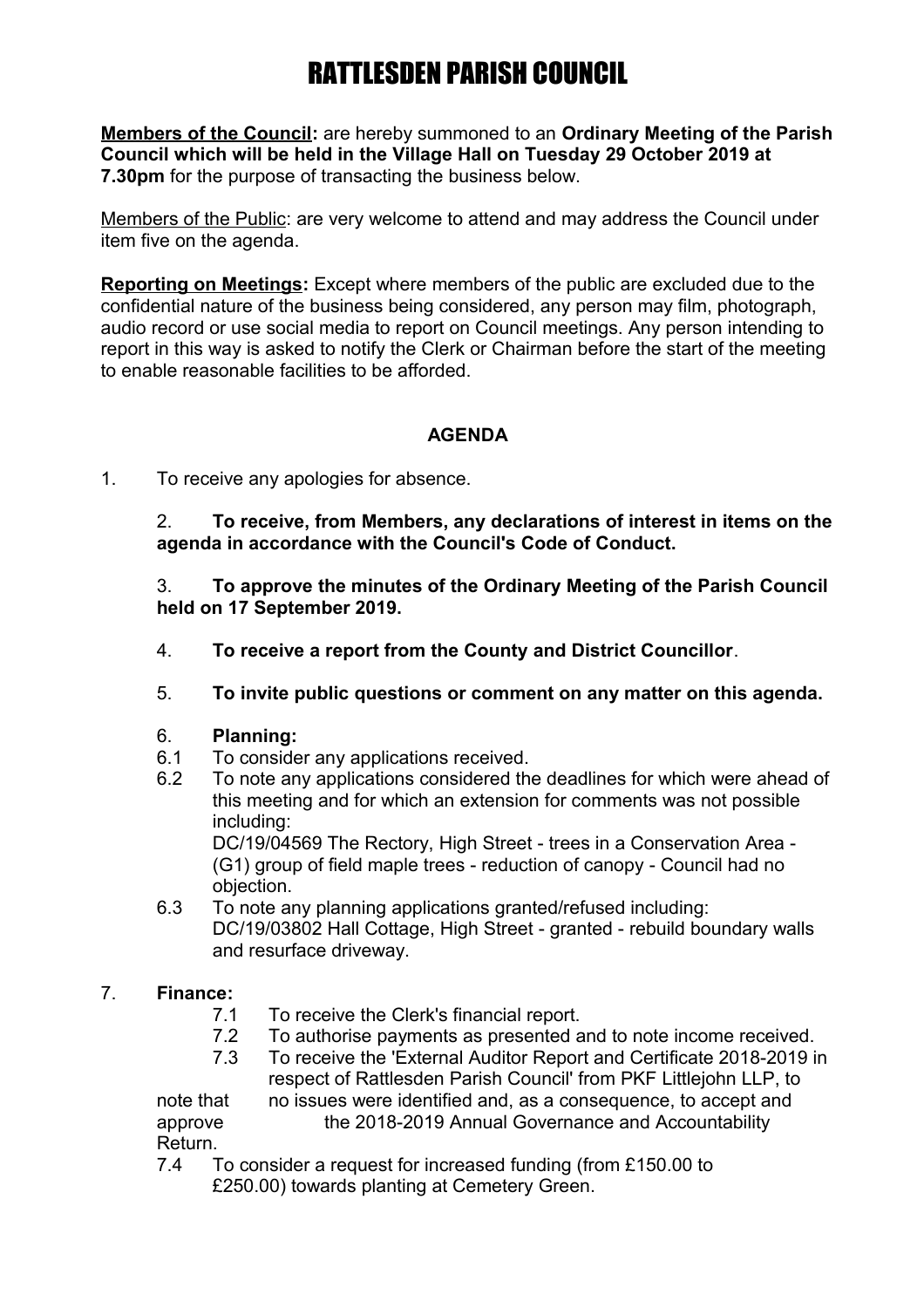7.5 To approve the 2018-2019 Community Infrastructure Levy (CIL) report for submission to Mid Suffolk District Council and publication on the Website.

## 8. **Village Hall**

8.1 To receive a report from the Council representative to the

Rattlesden Village Hall Management Committee.

8.2 To consider a request for funding towards the cost of replacing two

sets of emergency doors at a total cost of £1,420.00 plus VAT.

## 9. **Working Group Reports:**

- 9.1 Housing Development
- 9.2 Finance and Development

### 10. **Council Governance:**

- 10.1 To consider any new legislation, codes or regulatory issues and to take action as appropriate.
- 10.2 To determine if any Council decisions or actions impact upon its risk register, policies and/or internal controls.

### 11. **Correspondence:**

To consider the list of correspondence received and to take action as appropriate.

### 12. **Matters to be brought to the attention of the Council either for information or for inclusion on the agenda of a future Ordinary Meeting.**

### 13. **Next Meeting:**

To note that the next Ordinary Meeting of the Parish Council is scheduled for Tuesday 26 November in the Village Hall beginning at 7.30pm.

Alece

Parish Clerk: Doug Reed, Proper Officer of the Council Address: Second Thoughts, Church Road, Elmswell IP30 9DY

| Tel:    | 07843850018             |
|---------|-------------------------|
| E-mail: | rattlesdenpc@live.co.uk |

Published: 22 October 2019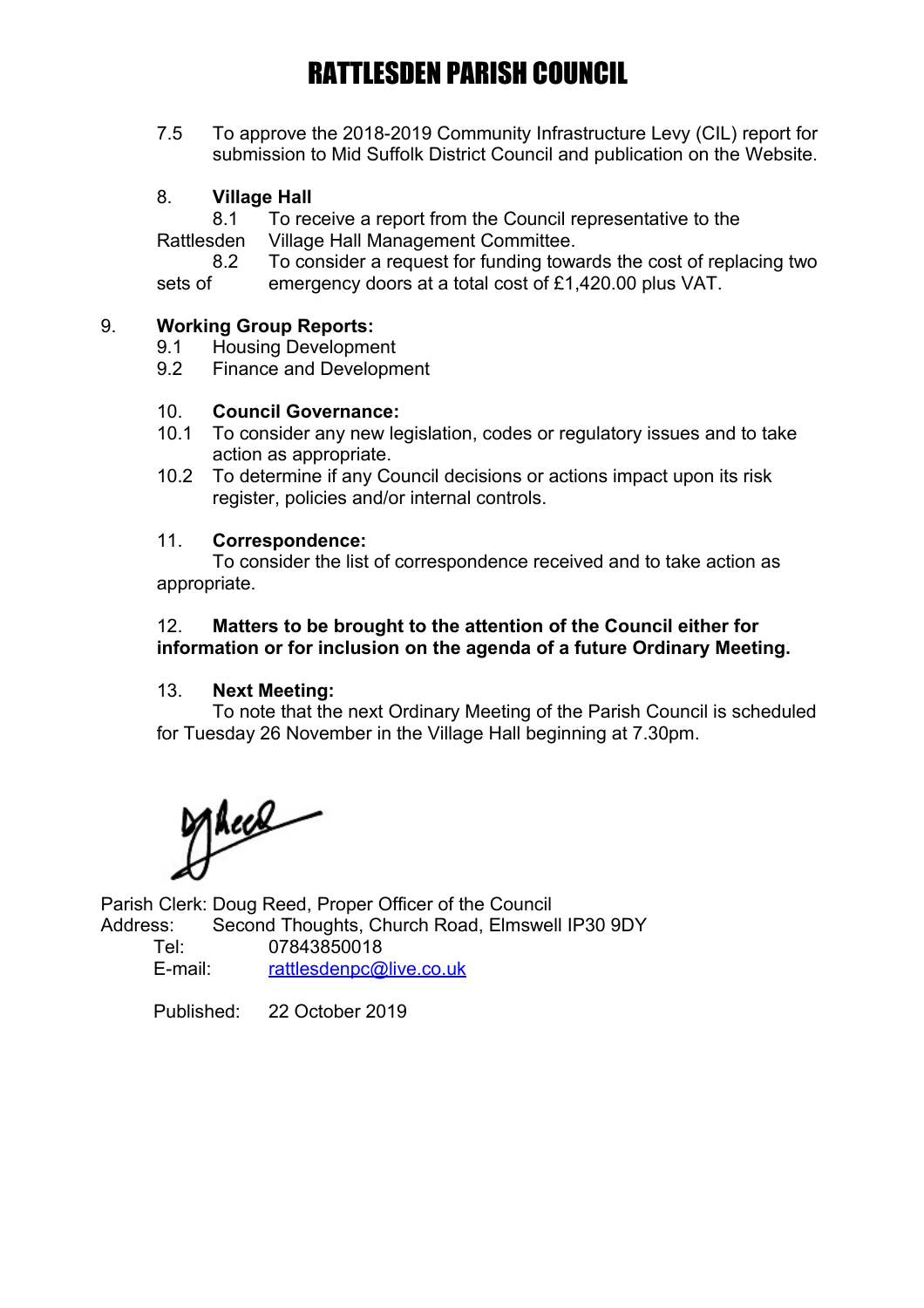# **Report to the Ordinary Meeting of 29 October 2019**

## **Agenda Item 7.2: Payments and Income**

## **Councillors are recommended to authorise the following payments:**

| To:                         | <b>Reason</b>                         | <b>Payment</b> | <b>VAT</b> | <b>Total</b> |
|-----------------------------|---------------------------------------|----------------|------------|--------------|
|                             |                                       | (Es)           | (Es)       | (Es)         |
| Litter-Picker               | Salary: October 2019                  | 158.70         | N/A        | 158.70       |
|                             | (19.33 hours @ £8.21)                 |                |            |              |
| <b>Parish Clerk</b>         | Salary: October 2019                  | 368.25         | N/A        | 368.25       |
|                             | $(35$ hours $@$ £13.15)               |                |            |              |
|                             | Gross: £460.25 - Net £368.25          |                |            |              |
|                             | [PAYE: £92.00]                        |                |            |              |
| <b>HMRC</b>                 | PAYE (as above)                       | 92.00          | N/A        | 92.00        |
| The Felsham                 | Single grass-cut at Rattlesden        | 200.00         | 0.00       | 200.00       |
| Gardeners                   | Cemetery @ £200.00                    |                |            |              |
| The Felsham                 | Grass-cutting of specified small      | 125.00         | 0.00       | 125.00       |
| Gardeners                   | areas                                 |                |            |              |
| The Felsham                 | Cutting of wildflower area at         | 100.00         | 0.00       | 100.00       |
| Gardeners                   | Cemetery                              |                |            |              |
| Mr Roger Heard              | 447th Bomb Group Memorial:            | 62.00          | 0.00       | 62.00        |
|                             | grass-cutting (September)             |                |            |              |
| Mr David Peachey*           | Materials for/installation of granite | 25.00          | 0.00       | 25.00        |
|                             | plinth at Cemetery                    |                |            |              |
| Parish Clerk**              | Administrative expenses               | 46.46          | N/A        | 46.46        |
|                             | $(01.07.19 - 30.09.19)$               |                |            |              |
| Came & Company              | Insurance renewal (year three of a    | 401.04         | 0.00       | 401.04       |
|                             | three-year agreement)                 |                |            |              |
| <b>Mid Suffolk District</b> | Additional costs 2019-2020 for        | 73.00          | 14.60      | 87.60        |
| Council                     | emptying dog waste and litter bins    |                |            |              |
| <b>Suffolk County</b>       | <b>Half-yearly County Farm</b>        | 34.00          | 0.00       | 34.00        |
| Council                     | (allotment) rent (01.04.19-           |                |            |              |
|                             | 30.09.19                              |                |            |              |
| PKF Littlejohn LLP          | <b>External audit</b>                 | 200.00         | 40.00      | 240.00       |
| <b>Gudgeons Prentice</b>    | Funds 'on account' for land           | 1,000.00       | 0.00       | 1,000.00     |
| Solicitors***               | transfer property searches            |                |            |              |
|                             | <b>TOTAL</b>                          | £2,885.45      | £54.60     | £2,940.05    |

### Notes:

\*Given the damage to the original plinth supplied it was necessary for the contractor to return to install the replacement.

| £5.99  |
|--------|
| £10.47 |
| £10.00 |
|        |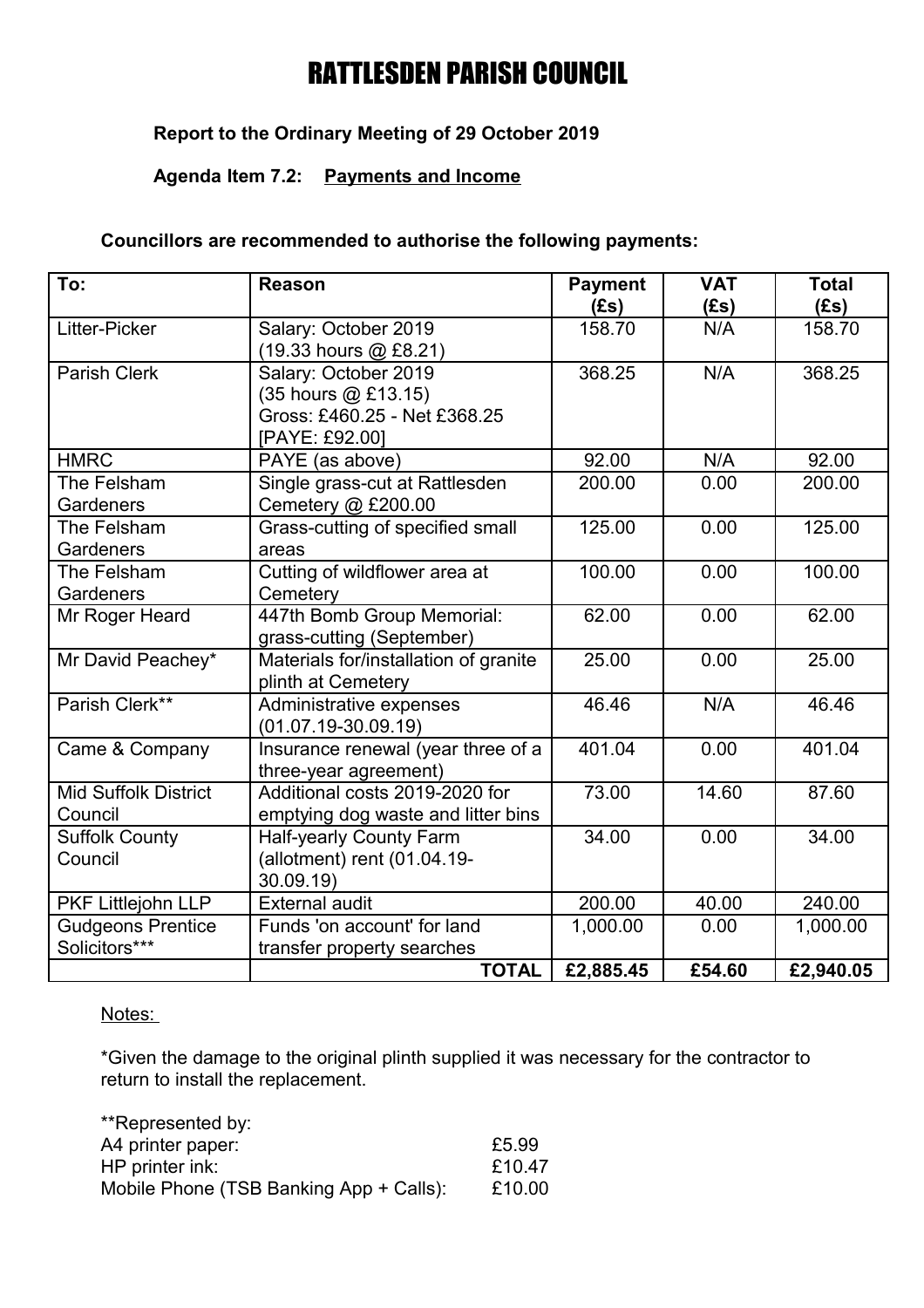Laptop battery replacement:  $£20.00$ 

\*\*\*Transferred with Council approval (confirmed by bank signatories). Although treated as expenditure the funds have been provided 'on account' against property searches with any unspent money to be returned to the Council.

# **Councillors are asked to note the following income received:**

| From:      | <b>Reason</b>                       | Total (£s) |
|------------|-------------------------------------|------------|
| <b>TSB</b> | Business account interest (October) | 11.16      |
|            | <b>TOTAL</b>                        | £11.16     |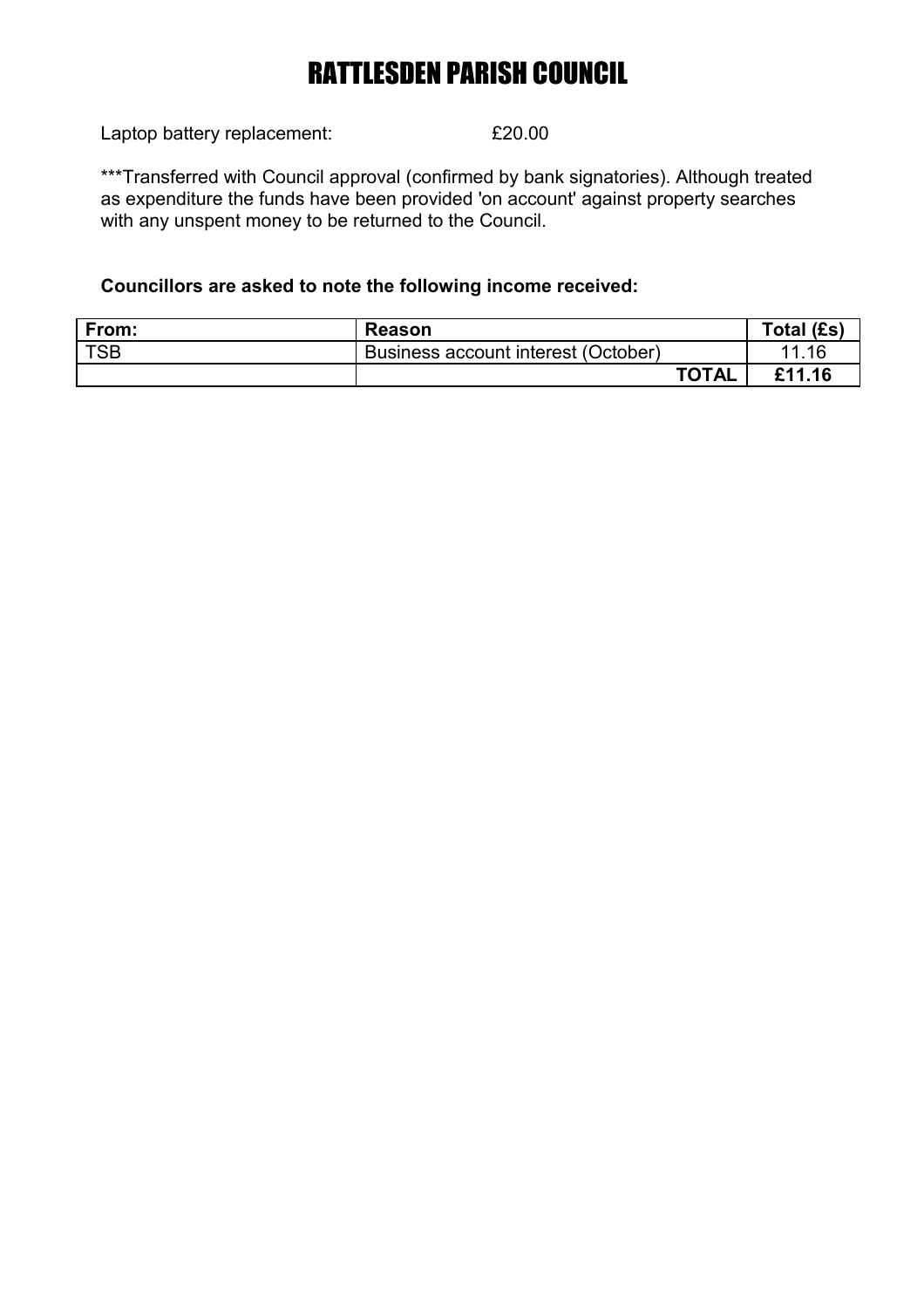# **Report to the Ordinary Meeting of 29 October 2019**

## **Agenda Item 7.1: 2019-2020 Budget Review**

At the half-year point in the financial year it is prudent for the Council to review its financial position.

## **Current Position**

The overall position is as follows:

- The TSB current account stands at £23,587.33. An unpresented cheque for £64.00 needs to be subtracted means the actual total is £23,523.33.
- ◆ The TSB deposit account stands at £13,630,04.

## **In total, therefore, the Council has £37,153.37.**

### **Income**

The bulk of income due to the Council has already been received. Further income from the Cemetery may or may not materialise as, necessarily, this cannot be predicted or assumed. For the remainder of the year the only income upon which the Council can rely is allotment rent, deposit account interest plus recycling and cleansing grants from Mid Suffolk District Council. In total about £1,115.00.

## **Total available: c£38,278.00.**

### **CIL and Grants**

Community Infrastructure Levy (CIL) funding received so far is earmarked for the development of green/community space as a product of the housing scheme on land adjacent to Roman Rise. This amounts to £11,351.88.

Grants have been received for the kerbing work and speeding device in the sums of £2,500.00 and £3,000.00 respectively. This is dedicated funding and, broadly, must either be spent on those projects or returned. There is some flexibility with the CIL but it must be spent on matters arising from housing developments.

**Total: £16,851.88 which must not, therefore, be used for other purposes.**

## **So the total flexible funding available is actually: c£21,426.00.**

### **Commitments**

- Legal fees for land (adjacent to Roman Rise): c£1,900.00;
- Exercing:  $c£1,600.00$  (on top of the grant);
- ◆ Speeding device: c£1,500,00 (on top of the grant).

### **Total: c£5,000.00**

## **That, effectively, reduces the flexible funding available to c£16,426.00.**

### **Annual Revenue Expenditure**

Based on figures to the end of September the projected spend to the end of the financial year is c£16,308.00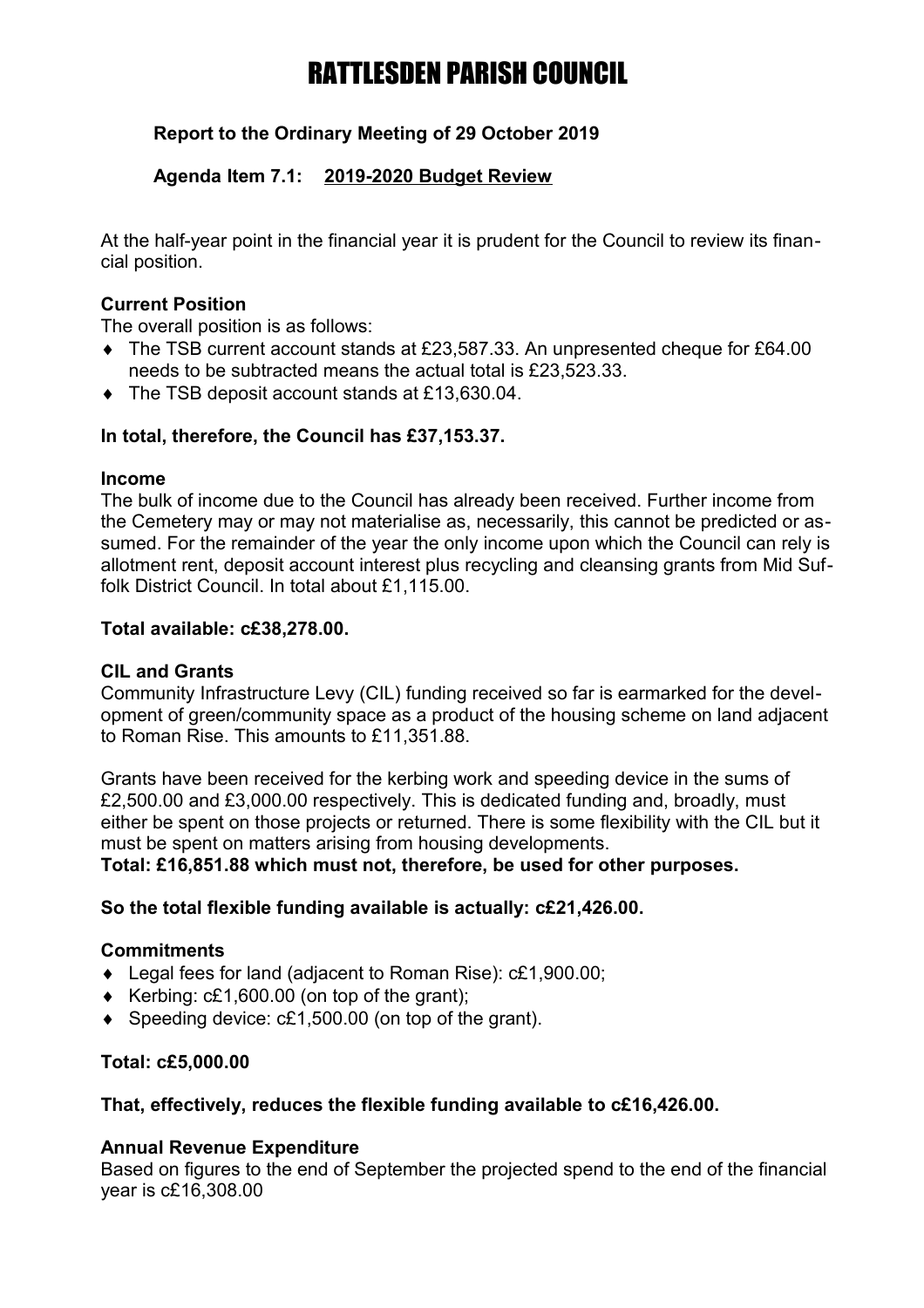## **Analysis**

To all intents and purposes the overall picture might appear to be healthy but given commitments and ring-fenced funds it is actually extremely tight. Moreover, there is nothing in reserve should any further unforeseen expenditure arise - not without impacting upon current commitments.

Recent unplanned expenditure associated with the legal fees related to the transfer of land adjacent to Roman Rise has had a significant negative impact upon finances.

On the positive side, some expenditure may be less than anticipated, some unexpected income might materialise (from the Cemetery) and further CIL money amounting to £19,073.65 is due (according the database on the Mid Suffolk District Council Website). The latter, if it becomes available, should be with the Council by 28 October.

While the CIL funding has limited purposes I have had conversations and e-mails with the Infrastructure Team at Mid Suffolk District Council and had it confirmed (in writing) that CIL funding could be used for repairs to existing facilities which have the potential to suffer from increased use as a product of extended housing, such as bus shelters and the recycling centre. Also, given further traffic arising from housing developments, it could be used for a speeding device to minimise risks from the extra vehicle movements - which alone would 'release' c£1,500.00 from the present budget for general use.

NB: It should be emphasised that, currently, the CIL funding is listed as 'due' and that could remain the case, i.e. the funding might not materialise until the next CIL distribution round in April 2020. The Council should know what the situation is by the time of the meeting. Councillors should be prepared to make potentially difficult decisions if the CIL funding is not forthcoming in this payment round.

### **Recommendations**

Councillors are asked to:

- note the serious nature of the financial situation;
- restrict further expenditure to only that which is absolutely necessary and for which budget provision has already been made; and
- review the current year position again in January when the precept requirement for 2020-2021 has to be established and, not least at that time, take appropriate action to provide for a dedicated 'general reserve'.

Should the CIL funding due be provided then it is recommended that an amount be set aside immediately as 'general reserve' while another element is used to provide for some flexibility in the present revenue budget.